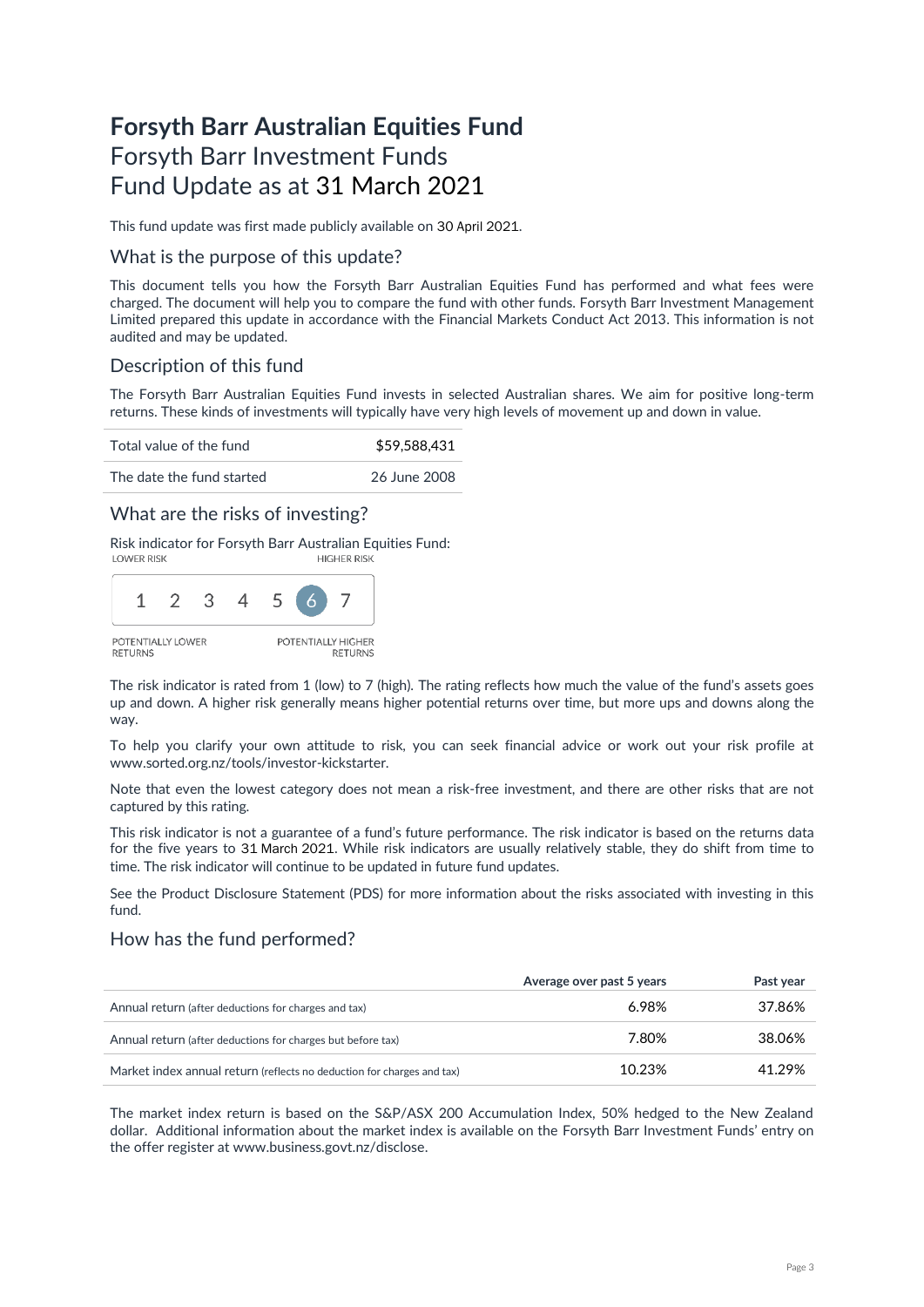### Annual return graph



This shows the return after fund charges and tax for each of the last 10 years ending 31 March. The last bar shows the average annual return for the last 10 years, up to 31 March 2021.

Important: This does not tell you how the fund will perform in the future.

Returns in this update are after tax at the highest prescribed investor rate (PIR) of tax for an individual New Zealand resident. Your tax may be lower.

### What fees are investors charged?

Investors in the Forsyth Barr Australian Equities Fund are charged fund charges. In the year to 31 March 2020 these were:

|                                                       | % of net asset value <sup>1</sup> |
|-------------------------------------------------------|-----------------------------------|
| Total fund charges                                    | 1.33%                             |
| Which are made up of:                                 |                                   |
| Total management and administration charges including | 1.33%                             |
| Manager's basic fee                                   | 1.28%                             |
| Other management and administration charges           | $0.05\%$ <sup>2</sup>             |
| Total performance-based fees                          | 0.00%                             |
|                                                       | Dollar amount per investor        |
| Other charges                                         | \$0.00                            |

Investors are not currently charged any other fees. See the PDS for more information about fees. Small differences in fees and charges can have a big impact on your investment over the long term.

#### **Example of how this applies to an investor**

Jane had \$10,000 in the fund at the start of the year and did not make any further contributions. At the end of the year, Jane after fund charges were deducted but before tax of \$3,806 (that is 38.06% of her initial \$10,000). This gives Jane a total return after tax of \$3,786 for the year.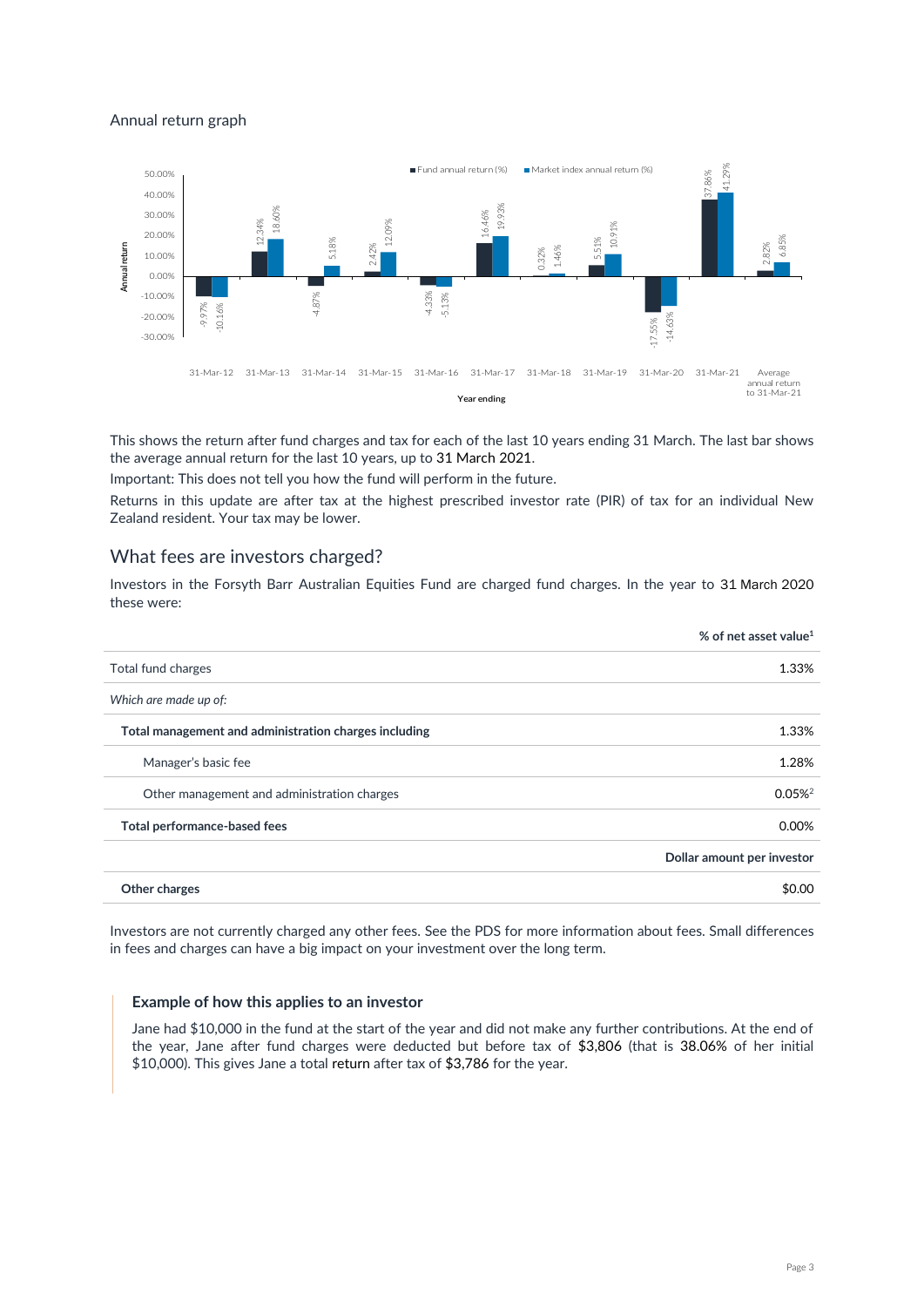# What does the fund invest in?

This shows the types of assets that the fund invests in.



### Actual investment mix

### Target investment mix

| Cash and cash equivalents    | 5.00%    |
|------------------------------|----------|
| New Zealand fixed interest   | 0.00%    |
| International fixed interest | $0.00\%$ |
| Australasian equities        | 85.00%   |
| International equities       | 0.00%    |
| Listed property              | 10.00%   |
| Unlisted property            | 0.00%    |
| Commodities                  | $0.00\%$ |
| Other                        | റ ററ%    |

### Top 10 investments

|    | Name                                               | Percentage of<br>fund net assets | Type                      | Country     | <b>Credit rating</b><br>(if applicable) |
|----|----------------------------------------------------|----------------------------------|---------------------------|-------------|-----------------------------------------|
| 1  | <b>CSL Limited</b>                                 | 7.39%                            | Australasian equities     | Australia   |                                         |
| 2  | <b>BHP Group Limited</b>                           | 6.32%                            | Australasian equities     | Australia   |                                         |
| 3  | ANZ transactional bank account                     | 5.36%                            | Cash and cash equivalents | New Zealand | AA-                                     |
| 4  | Westpac Banking Corporation Ltd                    | 4.75%                            | Australasian equities     | Australia   |                                         |
| 5  | Commonwealth Bank of Australia<br>Limited          | 4.59%                            | Australasian equities     | Australia   |                                         |
| 6  | National Australia Bank Ltd                        | 3.56%                            | Australasian equities     | Australia   |                                         |
| 7  | Telstra Corp                                       | 3.01%                            | Australasian equities     | Australia   |                                         |
| 8  | Australia and New Zealand Banking<br>Group Limited | 3.01%                            | Australasian equities     | Australia   |                                         |
| 9  | Rio Tinto Ltd                                      | 2.68%                            | Australasian equities     | Australia   |                                         |
| 10 | Downer EDI Limited                                 | 2.52%                            | Australasian equities     | Australia   |                                         |

The top 10 investments make up 43.19% of the fund.

We actively manage the fund's foreign currency exposures. As at 31 March 2021, these exposures represented 94.64% of the value of the fund. After allowing for foreign currency hedges in place, 61.62% of the value of the fund was unhedged and exposed to foreign currency risk.